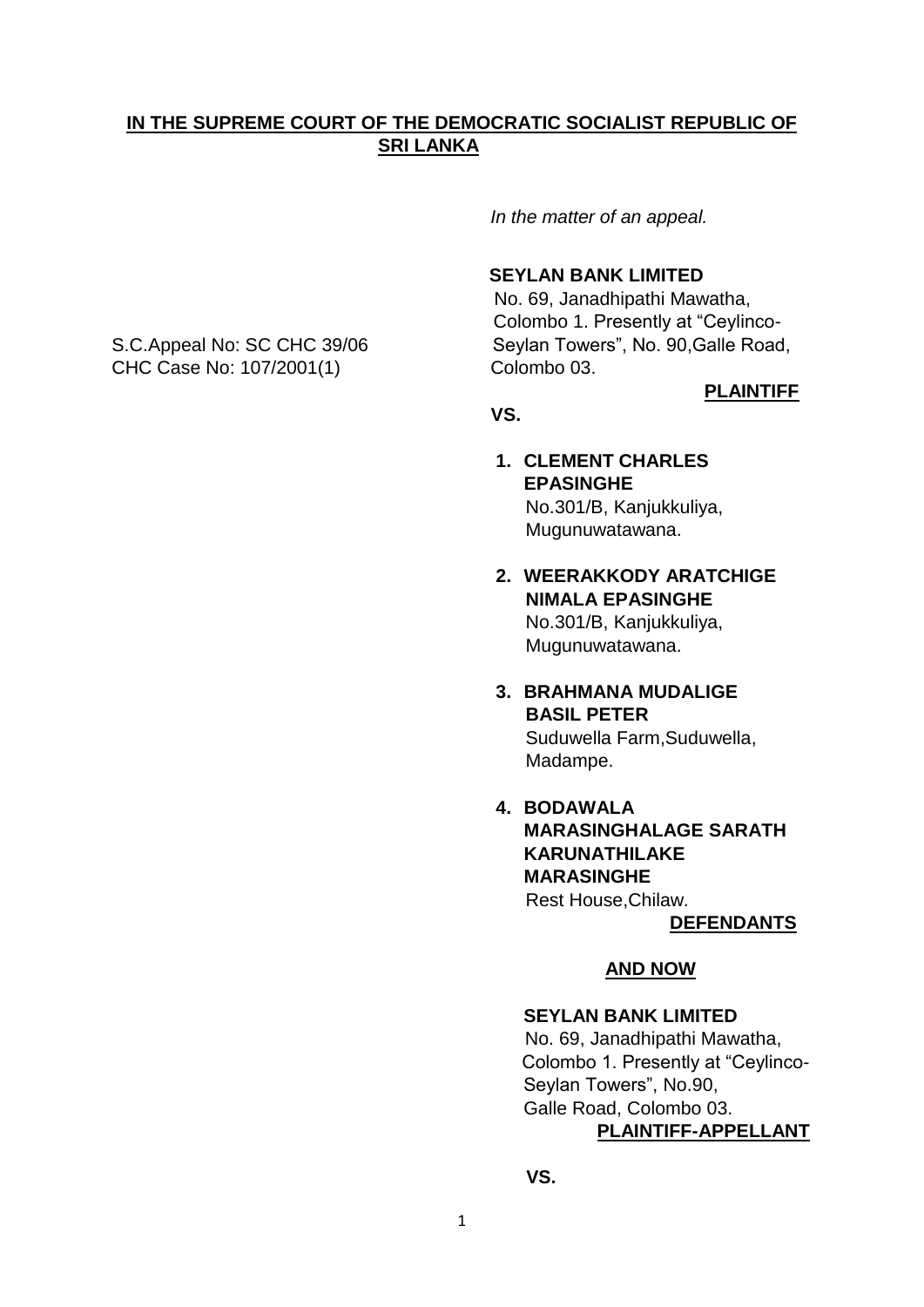**1. CLEMENT CHARLES EPASINGHE** No.301/B, Kanjukkuliya, Mugunuwatawana.

# **2. WEERAKKODY ARATCHIGE NIMALA EPASINGHE**

No.301/B, Kanjukkuliya, Mugunuwatawana.  **1 ST AND 2ND DEFENDANTS- RESPONDENTS** 

| <b>BEFORE:</b>                                 | S.Eva Wanasundera, PC, J<br>Upaly Abeyrathne, J.<br>Prasanna Jayawardena, PC, J.                                                                                                                                                      |
|------------------------------------------------|---------------------------------------------------------------------------------------------------------------------------------------------------------------------------------------------------------------------------------------|
| <b>COUNSEL:</b>                                | S.R. De Livera instructed by De Livera Associates<br>for the Plaintiff-Appellant.<br>K. Nawaratne with Ms. T.E. Senadheera instructed by<br>N. Wickramasinghe for the 1 <sup>st</sup> and 2 <sup>nd</sup> Defendants-<br>Respondents. |
| <b>ARGUED ON:</b>                              | 17th November 2016.                                                                                                                                                                                                                   |
| <b>WRITTEN</b><br><b>SUBMISSIONS</b><br>FILED: | By the Plaintiff-Appellant on 05 <sup>th</sup> July 2016.<br>By the 1 <sup>st</sup> and 2 <sup>nd</sup> Defendants-Respondents on 17 <sup>th</sup> July<br>2014.                                                                      |
| <b>DECIDED ON:</b>                             | $01st$ August 2017.                                                                                                                                                                                                                   |

Prasanna Jayawardena, PC, J.

The plaintiff-appellant bank ["the plaintiff"], *inter alia,* carries on the business of Finance Leasing. The 1<sup>st</sup> and 2<sup>nd</sup> defendants-respondents ["the 1<sup>st</sup> and 2<sup>nd</sup> defendants"] are husband and wife. They operate a poultry farm and also engage in agriculture, public transport and vehicle hire.

On 12<sup>th</sup> December 1997, the plaintiff and the 1<sup>st</sup> and 2<sup>nd</sup> defendants entered into a written Lease Agreement by which they agreed that, the plaintiff shall lease, to the 1<sup>st</sup> and 2nd defendants, the *"01 UNIT BRANDNEW COLOMBO RIDER 40 SEATER BUS CH/NO. 5000-97-004 EN NO. 00106"* sold and supplied by *"SATHOSA*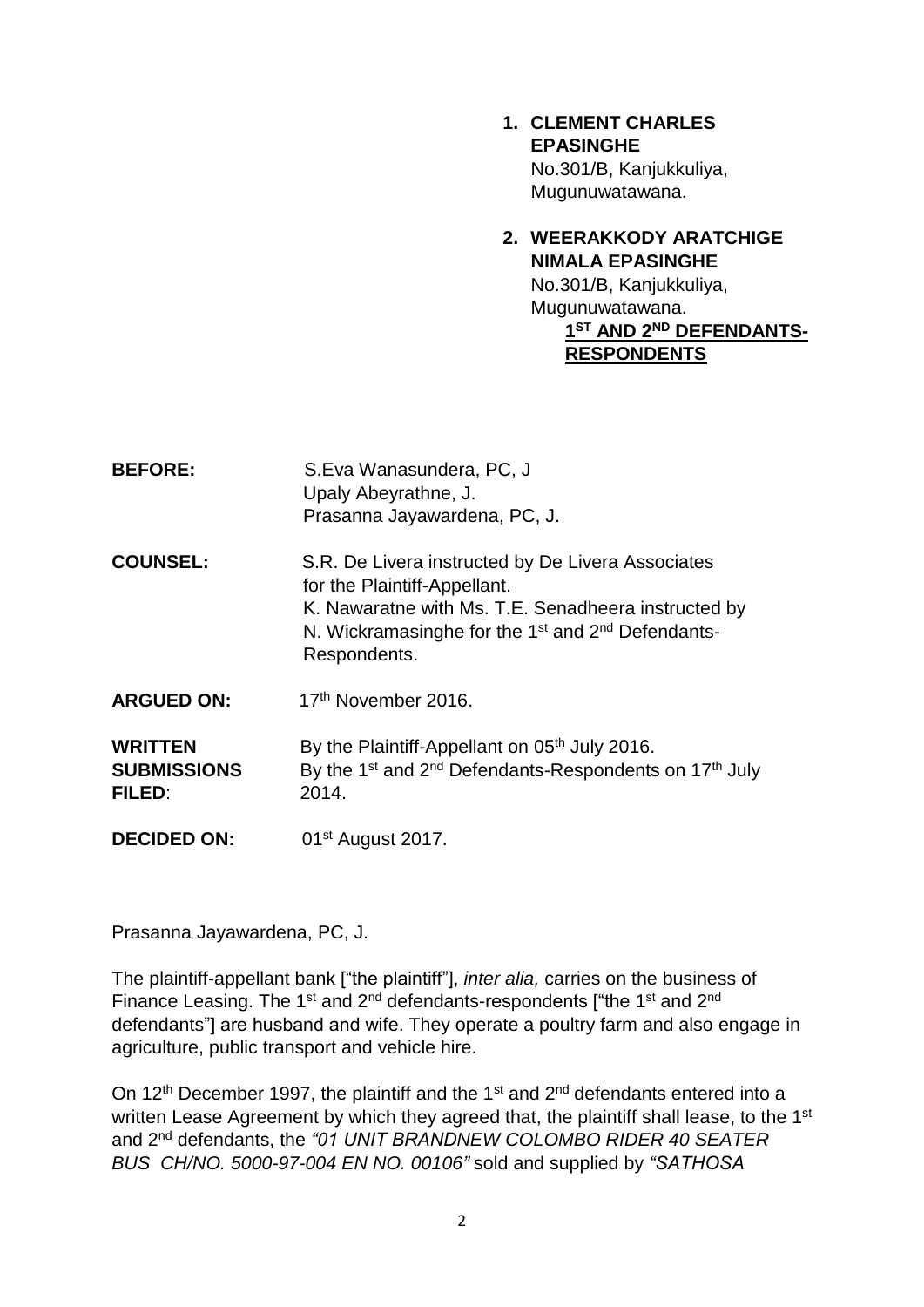*MOTORS, CEYMO AUTOMOBILE MANUFACTURERS, NO. 25, VAUXHALL STREET, COLOMBO 2"* which is described in the schedule to the Lease Agreement ["the vehicle"] and that the said Lease will be subject to the *"terms, covenants and conditions"* set out in the Lease Agreement. The defendants agreed to pay, to the plaintiff, as rent for the lease of the vehicle, an aggregate sum of Rs. 2,865,540/- in 60 monthly rentals of Rs.47,759/- each. They also agreed to pay interest at 23.725% *per annum* on any delayed payments. It was agreed that, the plaintiff was entitled to terminate the Lease Agreement if the defendants failed to pay any monthly rental within seven days of it becoming due for payment. It was also agreed that, upon such termination, the defendants shall pay, to the plaintiff, the arrears of rentals together with any accrued interest and also the rentals that fall due from the date of termination onwards. Further, the defendants promised to return the vehicle to the plaintiff if the Lease Agreement was terminated and agreed that, the plaintiff was entitled to retake possession of the vehicle if the defendants did not return it.

The plaintiff states that, the defendants paid only the first monthly rental but made no further payments thereafter. The plaintiff states that, therefore, the plaintiff terminated the Lease Agreement and demanded that the defendants pay all the monies due under the Lease Agreement and return the vehicle. However, the defendants did not pay any monies to the plaintiff.

On 04<sup>th</sup> May 2001, the plaintiff instituted this action against the 1<sup>st</sup> and 2<sup>nd</sup> defendants in the Provincial High Court of Western Province holden in Colombo and exercising Commercial [Civil] Jurisdiction, praying for the recovery of the monies said to be due to the plaintiff from the  $1<sup>st</sup>$  and  $2<sup>nd</sup>$  defendants under and in terms of the Lease Agreement. The 3<sup>rd</sup> and 4<sup>th</sup> defendants abovenamed were also joined as defendants on the basis that they were liable to pay these monies as guarantors. However, at the trial, the plaintiff did not proceed against the  $3<sup>rd</sup>$  and  $4<sup>th</sup>$  defendants.

As set out in the plaint, the plaintiff's case against the  $1<sup>st</sup>$  and  $2<sup>nd</sup>$  defendants was, in brief, that: the plaintiff and the  $1<sup>st</sup>$  and  $2<sup>nd</sup>$  defendants entered into the aforesaid Lease Agreement; the defendants failed and neglected to pay the monthly rentals due to the plaintiff thereunder; therefore, the plaintiff terminated the Lease Agreement; the plaintiff demanded payment of the monies due under the Lease Agreement and the return of the vehicle; the  $1<sup>st</sup>$  and  $2<sup>nd</sup>$  defendants did not pay the monies that were demanded; therefore, a Cause of Action has accrued to the plaintiff to sue the defendants to recover the sum of Rs.4,218,798/50 said to be due and owing as at 17<sup>th</sup> August 2000 upon the Lease Agreement, together with interest at 24% *per annum* from 18th August 2000 onwards on a sum of Rs.2,770,022/-, as set out in the Statement of Account filed with the plaint marked **"B"**.

In their answer dated  $30<sup>th</sup>$  September 2001, the 1<sup>st</sup> and  $2<sup>nd</sup>$  defendants denied liability to pay these monies. When the case was taken up for trial on 03<sup>rd</sup> December 2003, the defendants moved to amend their answer. The plaintiff objected. By an Order dated 25th April 2005, the learned trial judge refused the defendants' application to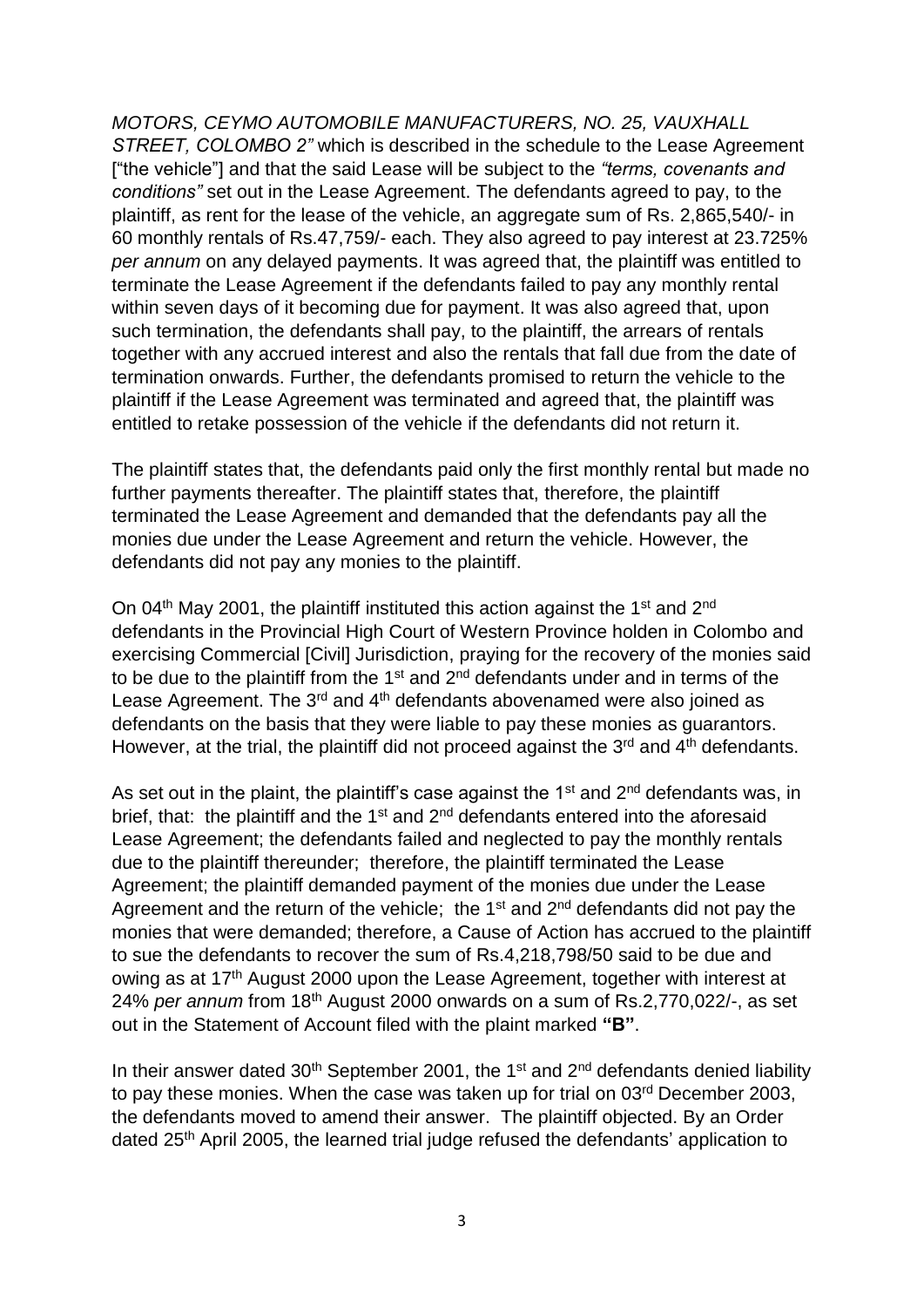amend the answer. Thus, the case proceeded to trial upon the answer dated 30<sup>th</sup> September 2001 filed by the 1<sup>st</sup> and 2<sup>nd</sup> defendants.

It is relevant to mention here that, in this answer, the defendants did not claim that the Lease Agreement had been frustrated. As a matter of interest, the proposed amended answer tendered by the defendants also did not include an averment to that effect.

On the next trial date, the plaintiff framed seven issues which, in essence, were: (a) whether the 1<sup>st</sup> and 2<sup>nd</sup> defendants agreed to the terms and conditions set out in the Lease Agreement ?; (b) whether the defendants failed to pay the monthly rentals due thereunder ?; (c) whether the plaintiff terminated the Lease Agreement ?; (d) whether the sum prayed for in the plaint is due and owing from the defendants upon the Lease Agreement ?; whether the defendants failed to pay these monies to the plaintiff ?; (e) and whether, if the aforesaid issues are answered in the affirmative, the plaintiff is entitled to judgment as prayed for in the plaint ? The 1<sup>st</sup> and  $2^{nd}$ defendants framed four issues. These issues were, in essence: (a) whether the Lease Agreement cannot be admitted in evidence for the reason that it has not been duly stamped ?; (b) whether the Statement of Account filed with the plaint marked **"B"** was incorrect ? and (c) whether, if the aforesaid issues are answered in the defendants' favour, the plaintiff's action should be dismissed ? The defendants did *not* frame an issue on whether the Lease Agreement had been frustrated

On the same day, learned counsel for the 1<sup>st</sup> and 2<sup>nd</sup> defendants objected to the admission of the Lease Agreement in evidence at the trial, on the ground that it had not been duly stamped. Learned counsel for the plaintiff moved for time to verify whether the Lease Agreement had been duly stamped. On the next date of trial, counsel submitted that, the Lease Agreement had been duly stamped.

Thereafter, an officer of the plaintiff bank gave evidence on the lines of the plaint and produced the documents marked "**පැ**1" to "**පැ**11". During the cross examination of this witness, the 1<sup>st</sup> and 2<sup>nd</sup> defendants produced several letters exchanged between the plaintiff, the 1st and 2nd defendants and the Supplier, marked "**වි**1" to "**වි**5". The plaintiff closed its case after this witness completed his evidence.

The 1<sup>st</sup> defendant gave evidence and produced more letters exchanged between the plaintiff, the 1st and 2nd defendants and Sathosa Motors ["the Supplier"], marked "**වි**6" to "**වි**11". The defendants did not call any other witnesses and closed their case leading in evidence, the documents marked "**වි**1" to "**වි**11".

The parties tendered written submissions. The learned trial judge delivered judgment dismissing the plaintiff's action with costs. The plaintiff appealed to this Court.

In his judgment, the learned trial judge discussed the pleadings and the issues raised by the parties and then stated that, there was ample evidence which established that defects in the vehicle prevented the defendants from paying the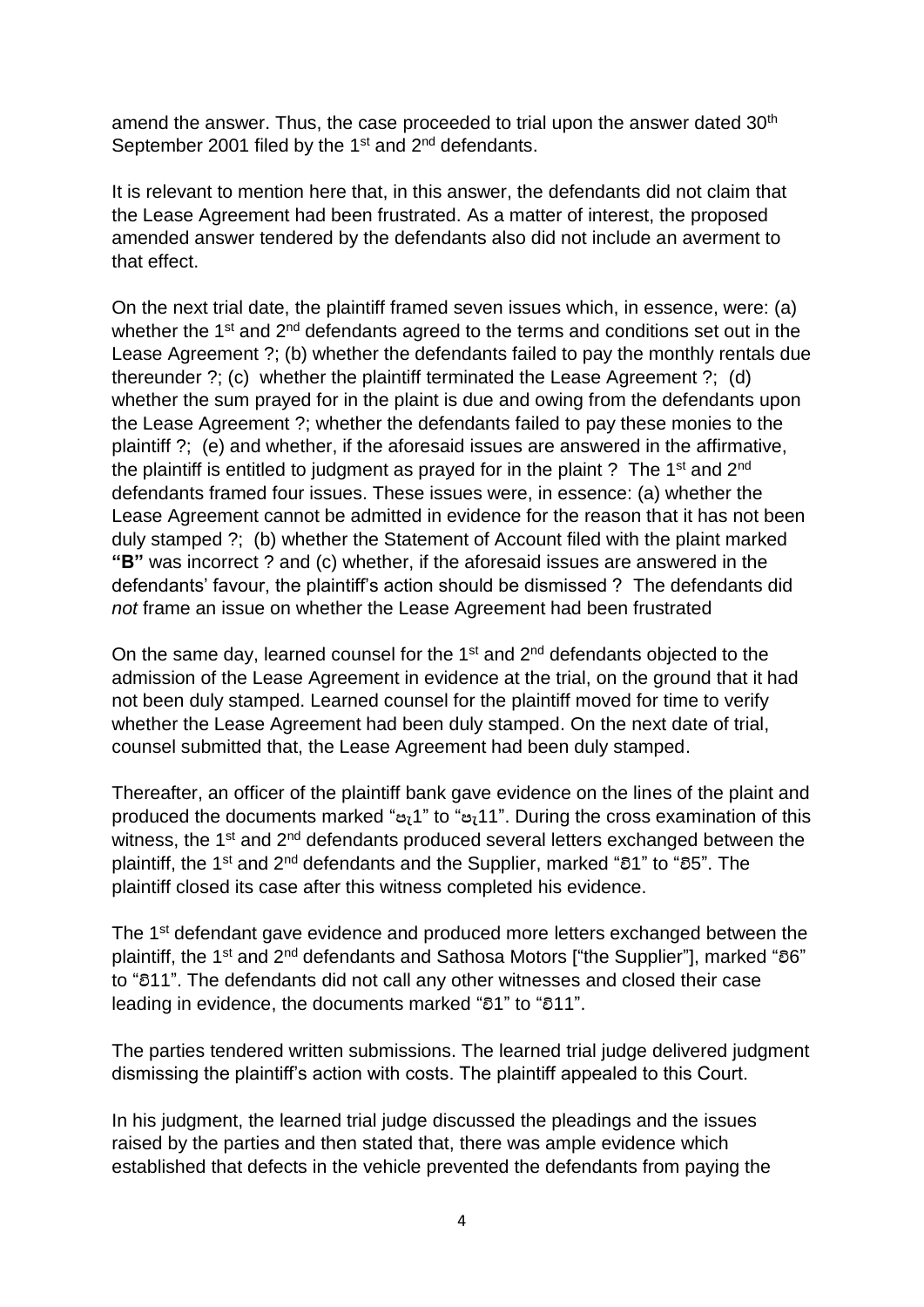monthly rentals due under the Lease Agreement. The learned judge commented that, the plaintiff had not objected to the reception of this evidence despite there being no issues framed by the parties on whether defects in the vehicle prevented the defendants from paying the monies due under the Lease Agreement. The learned trial judge went on to state that, in these circumstances, the Court was entitled to frame the following two additional issues at the stage of judgment.

- [12] Did the latent defects in the bus bearing no. 62-6841 which the 1<sup>st</sup> and 2<sup>nd</sup> defendants were given under and in terms of the agreement marked "**පැ**2" result in the frustration of the said agreement marked "**පැ**2" ?
- [13] If the above issue no. 12 is answered in the affirmative, should the plaintiff's action be dismissed with costs ?

After raising these two additional issues in the judgment, the learned trial judge proceeded immediately to answer these two issues and cited the decision in HAMEED vs. CASSIM [1996 2 SLR 30], as authority for this course of action.

When considering the evidence relevant to the two additional issues, the learned trial judge stated that, the plaintiff's witness testified at  $p.19$  of the proceedings of  $08<sup>th</sup>$ February 2005 that, the chassis and the body of the vehicle had separated while the vehicle was being driven – "පැමිණිල්ල වෙනුවෙන් සාක්ෂි දී ඇති `මොහොමඩ් රිස්වාන්' නැමැති සාක්ෂිකරු සාක්ෂි දෙමින්, මෙම නඩුවට අදාළව බද්දට ගෙන ඇති දේපළ වන බස් රථය ධාවනය වන අවස්ථාවෙහිදී බොඩිය සහ චැසිය දෙකට වෙන් වී ගිය බව පුකාශ කර ඇත (ඒ සඳහා බලන්න  $2005$  පෙබරවාරි 08 වන දින සාක්ෂි සටහන් වල 19 වන පිටුව)". The learned judge goes on to mention that, the 1<sup>st</sup> defendant said that the vehicle could not be used due to numerous defects in the vehicle and that the letters marked "**වි**2" and "**වි**3" produced by the 1<sup>st</sup> and 2<sup>nd</sup> defendants establish that, there were numerous defects in the vehicle. The learned judge also says that, the letter marked "**වි**4" establishes that the plaintiff was ready to take the vehicle back due to these defects. The learned trial judge then concludes that, there was clear evidence that, the vehicle separated into two, which indisputably established that the vehicle could not be used – *"*බස්රථය බරපතල වෙෝෂ ෙලට ලක්ෂ වී ඇත*.* විවශ්ෂවයන්ම බස් රථය වෙකට වෙන් වීම සම්බන්ධවයන් ෙන කරුණ පැහැදිලි සාක්ෂි මගින් හෙළිදරව් වන්නේ නම්, එම බස් රථය පාවිච්චියට නුසුදුසු බස් රථයක් බෙ වනාකිෙමනාය *"*.

Having made the aforesaid observations with regard to the evidence, the learned trial judge states that, the condition of the vehicle was such that it could not be used and concludes that, therefore, the Lease Agreement marked "**පැ**2" had been frustrated.

After concluding that the Lease Agreement marked "**පැ**2" had been frustrated, the learned trial judge briefly considered the evidence with regard to the sum claimed by the plaintiff. The learned judge was of the view that the plaintiff had satisfactorily explained the amounts set out in the Statement of Account marked "**පැ**7" and that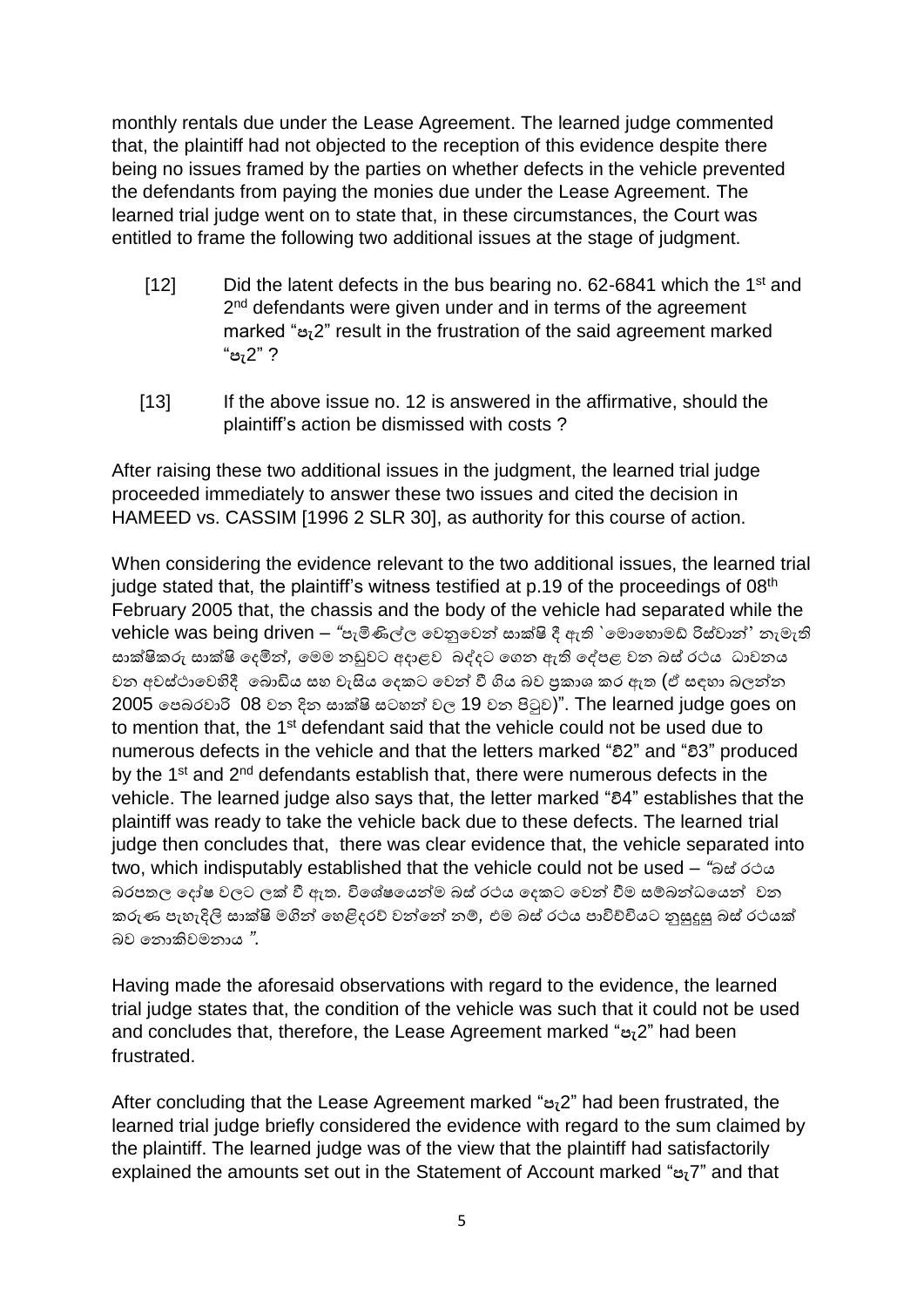there was no reason why the High Court should not accept the evidence of the plaintiff's witness in this regard. However, the learned trial judge mentions that, there was no need to closely examine these amounts since the Court had previously held that the Lease Agreement had been frustrated. With regard to the defendants' claim that the Lease Agreement had not been duly stamped, the learned trial judge observed that neither party had produced a Gazette which set out the Stamp Duty which was payable. Here too, the learned trial judge mentions that, there was no need to further examine this issue in view of the Court's determination that the Lease Agreement had been frustrated.

The learned trial judge then proceeded to answer, in the plaintiff's favour, the plaintiff's issues with regard to whether the  $1<sup>st</sup>$  and  $2<sup>nd</sup>$  defendants had agreed to the terms and conditions set out in the Lease Agreement but failed to pay the monthly rentals due from them and whether the Lease Agreement had been terminated. However, presumably in view of the determination that the Lease Agreement had been frustrated, the High Court answered, in the negative, the plaintiff's other issues with regard to whether the monies claimed in the plaint are due and owing from the defendants to the plaintiff upon the Lease Agreement and whether the plaintiff is entitled to judgment against the  $1<sup>st</sup>$  and  $2<sup>nd</sup>$  defendants. Thereafter, the learned trial judge has answered the defendants' issues with regard to the alleged inaccuracy of the Statement of Account and the alleged lack of due stamping of the Lease Agreement, against the defendants.

Since the learned trial judge had, earlier on in the judgment, taken the view that the Lease Agreement had been frustrated, he answered the two additional issue no.s [12] and [13] in the affirmative and dismissed the plaintiff's case, with costs.

It is immediately clear that, the central questions to be decided in this appeal are: *firstly*, whether the learned trial judge erred when he framed the two additional issues at the stage of judgment *and immediately proceeded to answer* these two issues; and *secondly*, whether in any event, the learned trial judge erred when he answered those two additional issues in the affirmative.

With regard to the first question, although section 149 of the Civil Procedure Code was not cited in the judgment of the High Court, it is apparent that, the learned trial judge was relying on section 149 as giving the Court authority to frame the two additional issue no.s [12] and [13]. Section 149 states, *"The court may, at any time before passing a decree, amend the issue or frame additional issues on such terms as it thinks fit"*. No doubt, this provision permits a trial judge to frame additional issues at any time before passing the decree if he is of the view that such additional issues are required to enable the Court to arrive at *"the right decision of the case"* in terms of section 146 of the Civil Procedure Code. However, unlike section 146 which gives clear pointers to the procedure to be followed when framing issues at the commencement of the trial, section 149 is silent on the procedure to be followed when a trial judge decides, in the course of a trial, that additional issues are necessary.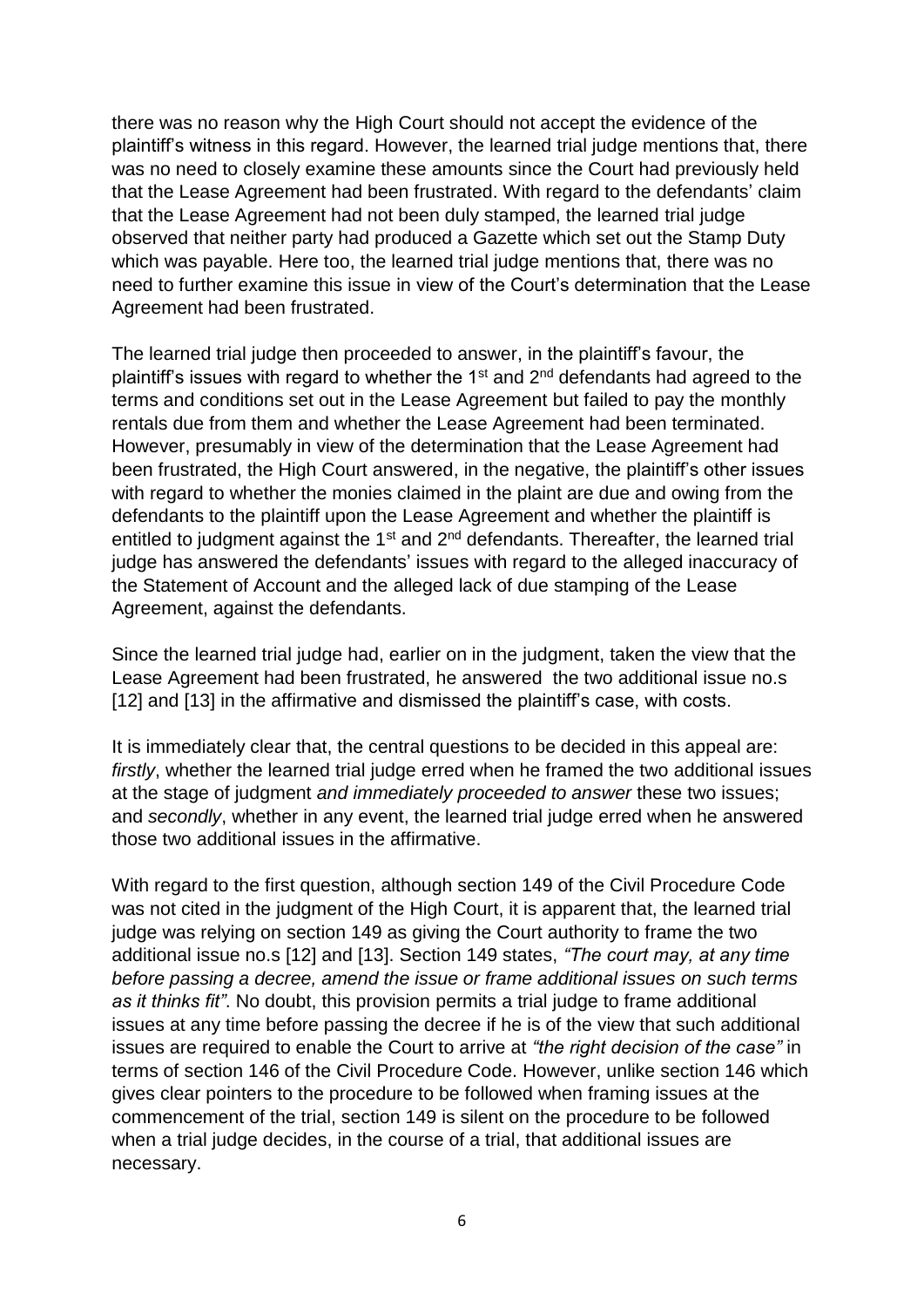In this regard, in instances where a trial judge frames additional issues while the parties are in the process of presenting their evidence, the parties will have notice of these additional issues and will have the opportunity to lead evidence on the additional issues and make submissions regarding them. But, the position will be different where a trial judge decides to frame additional issues only at the stage of writing the judgment, which is after the parties have closed their cases. In such instances, the parties will be denied that opportunity, unless the Court temporarily suspends the preparation of the judgment and affords the parties an opportunity to lead evidence on the additional issues and make submissions thereon, before the trial judge resumes preparing his judgment.

In the present cases, the learned trial judge has framed the additional issue no.s [12] and [13] at the stage of writing the judgment and has decided these two issues *without* giving the parties an opportunity to lead evidence on the additional issues and make submissions regarding them. As mentioned earlier, the High Court appears to have relied on the decision of the Court of Appeal in HAMEED vs. CASSIM, as authority for doing so.

In HAMEED vs. CASSIM, the plaintiff was the landlord of a premises of which the defendant was the tenant. The provisions of the Rent Act No. 7 of 1972 applied to the premises. The plaintiff filed action for the ejectment of the defendant on the grounds of reasonable requirement. During the course of his judgment, the District Judge framed an additional issue on whether the plaintiff could have and maintain the action in view of the provisions of section 22 (7) of the Rent Act. The plaintiff appealed. In appeal, counsel for the plaintiff contended that, the District Court was not entitled to raise an additional issue at the stage of judgment. Ranaraja J rejected that contention and held that, section 149 of the Civil Procedure Code gives the Court the discretion to frame additional issues at any time before passing a decree and that, accordingly, the District Court had the power to frame an additional issue even at the stage of judgment.

However, Ranaraja J pointed out that, the discretion vested in the Court to frame additional issues at the stage of judgment should be exercised only where it is necessary to do so in the interests of justice, which is, primarily, to ensure that the correct decision was reached. Thus, Ranaraja J stated [at p.33] *"Bertram C.J. in Silva v Obeysekara commenting on the discretion of a judge to allow issues after the commencement of the trial observed, `No doubt it is a matter within the discretion of the Judge whether he will allow fresh issues to be formulated after the case has commenced, but he should do so when such a course appears to be in the interests of justice, and it is certainly not a valid objection to such a course being taken that they do not arise on the pleadings.' The provisions of section 149 considered along with the observation of Bertram C.J. certainly do not preclude a District Judge from framing a new issue after the parties have closed their respective cases and before the judgment is read out in open court. It is not necessary that the new issue should arise on the pleadings. A new issue could be framed on the evidence led by the parties orally or in the form of documents. The only restriction is that the Judge in framing a new issue should act in the interests of justice, which is primarily to ensure the correct decision is given in the case."*.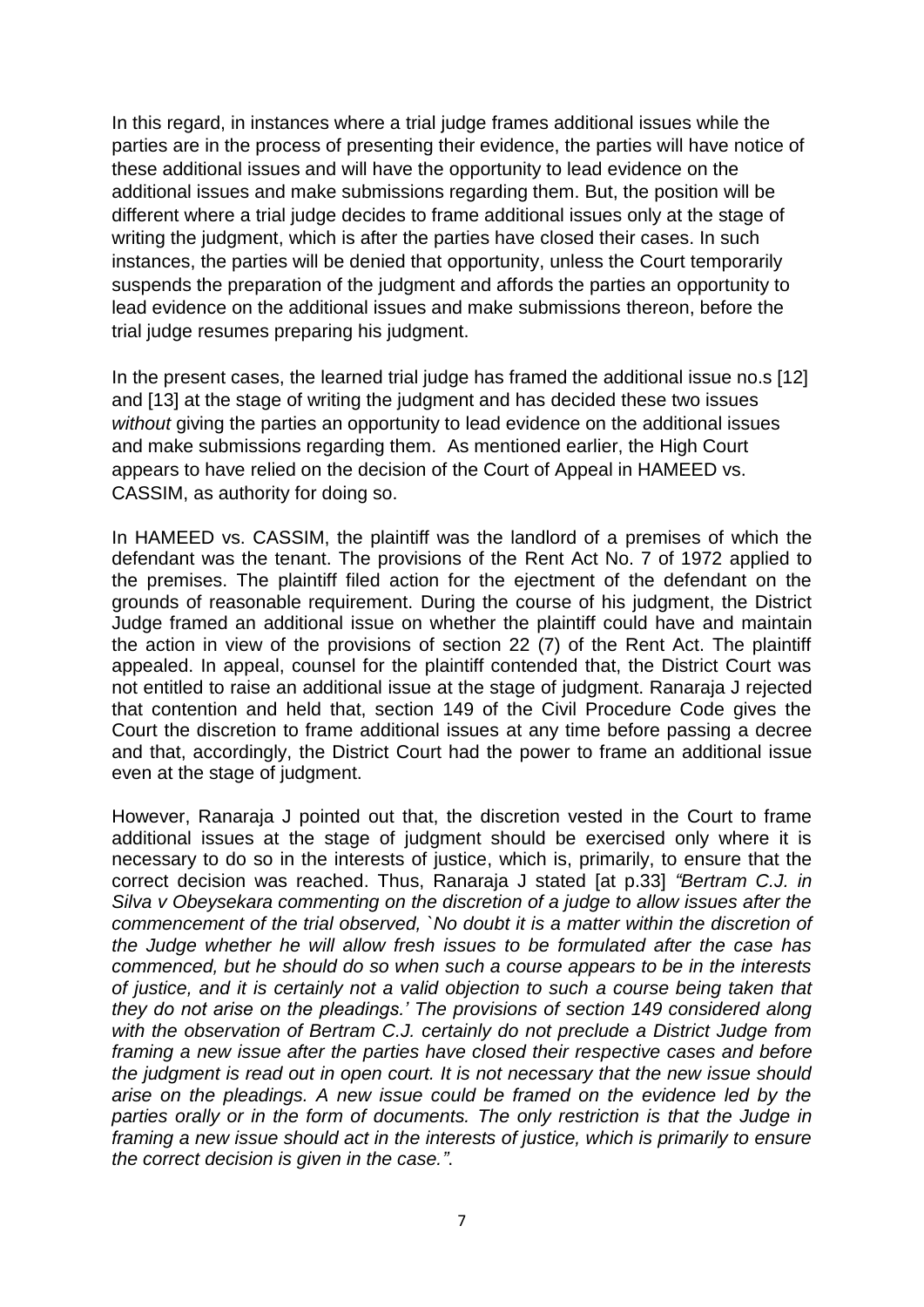I would, with respect, entirely agree with this cautionary restriction which Ranaraja J placed on the exercise of a trial judge's discretion to frame additional issues *at the stage of judgment*. This restriction is necessary since the scope and ambit of the trial had been defined by the admissions and issues which were framed at the commencement of the trial, in terms of section 146 of the Civil Procedure Code. The parties are only aware of those issues and have presented their cases for adjudication, based on those issues. Those admissions and issues have identified and mapped what the parties believed was the battle field on which they are to contest the trial. In STATE OF GUJARAT vs. JAIPALSINGH JASWANTSING ENGINEERS AND CONTRACTORS [1994 1 Guj. LR 258 at 261], Vaidya J in the High Court of Gujarat used a different metaphor to make a similar observation and said *"….. issues are backbone of a suit. They are also the lamp-post which enlightens the parties to the proceedings*, *the trial court and even the appellate court – as to what is the controversy, what is evidence and where lies the way to truth and justice."*. Therefore, a trial judge who intends to frame additional issues *at the time of judgment*, must be conscious of the fact that the framing of these additional issues may result in the case being decided on issues the parties did not contemplate when they led evidence. To use the metaphors mentioned earlier, the additional issues could shift the battle to a new field which the parties had not been asked to march upon or push the contest to an alley which had not been lit by the issues the parties could see.

Thus, while a trial judge does have the discretion to frame additional issues *at the stage of judgment*, that is a discretion which would, usually, be exercised sparingly and only in circumstances where it is necessary to do so to ensure that justice is done and the correct decision is reached by the Court. Other than in such circumstances, additional issues would not be raised *at the stage of judgment*. Thus, in JASRAJ FAOJI vs. MT. SUGRABAI [AIR 30 1943 Sind 242], the Sind Chief Court recognised that a Court should, usually, refrain from framing new issues after the parties had closed their cases. Davis CJ stated [at p. 243-244] *"Now, the procedure adopted by the learned Judge in resettling issues after the evidence was led and the arguments in large part heard, was not, we think, the correct procedure."*. Similarly, in the case of NAGUBAI AMMAL vs. B.SHAMA RAO [1956 AIR SC 593 at p.598] decided by the Supreme Court of India, Venkatarama Ayyar J stated, *"The true scope of the rule is that evidence let in on issues on which the parties actually went to trial should not be made the foundation for decision of another and different issue, which was not present to the minds of the parties and on which they had no opportunity of adducing evidence."*.

Further, since the framing of additional issues *at the stage of judgment* may result in the case being decided on issues regarding which the parties have not led evidence on or, perhaps, even contemplated, equity demands that, a trial judge who wishes to frame an additional issue *at the stage of judgment*, suspends the preparation of his judgment and give both parties notice of the additional issues which the Court has framed. If the additional issues are issues of law, the parties should be given an opportunity to make submissions. If the additional issues are issues of fact or issues of both fact and law, the parties should be given an opportunity to lead evidence on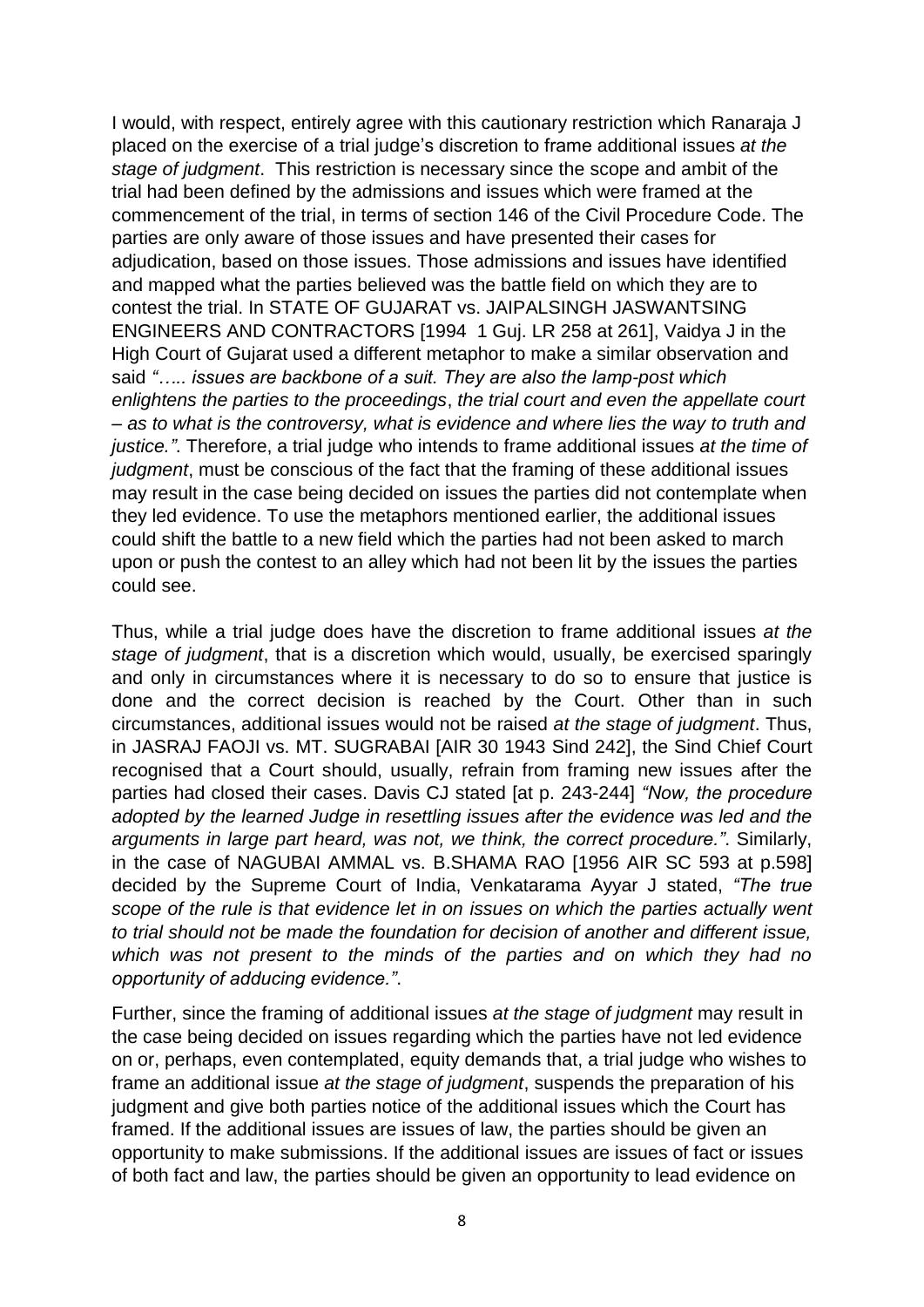that issue and make submissions thereon. The preparation of the judgment may be resumed only after these steps are concluded. Ranaraja J expressed similar views in HAMEED vs. CASSIM [at p.33] when His Lordship stated, *"*….. *the Judge must ensure that when it is considered necessary to hear parties to arrive at the right decision on the new issue, that they be permitted to lead fresh evidence or if it is purely a question of law, that they be afforded an opportunity to make submissions thereon."*

A Court has ample jurisdiction to follow this procedure. In fact, section 165 of the Civil Procedure Code permits a Court to recall any witness *"whenever in the course of the trial it thinks it necessary for the ends of justice to do so."* While considering the comparable provision in India, the Delhi High Court in SURESH KUMAR vs. BALDEV [AIR 1984 439] stated that, a Court has the discretion to recall a witness at any stage before the judgment is pronounced. In MADUBHAI AMTHALAL vs. AMTHALAL NANALAL [AIR 1947 156], the Bombay High Court held that, a Court which is considering its judgment may recall a witness to clear up an ambiguity or omission. In any event, quite apart from section 165 which permits a Court to call a witness at any stage, there is no provision in our Civil Procedure Code which expressly prohibits or militates against a trial judge hearing evidence and submissions on additional issues which are framed at the time he is preparing the judgment. Therefore, a Court will also have the inherent power to adopt this procedure to achieve the ends of justice, in terms of section 839 of the Code.

In this connection, it hardly needs to said that, a failure on the part of the trial judge to take these precautions will cause grave injustice. Further, a trial judge who fails to give the parties an opportunity to lead evidence on and be heard on additional issues raised in the judgment, will be ignoring the *audi alteram partem* rule.

Finally, for the sake of completeness, it should also be mentioned that, there may be some limited instances in which, *because* the record makes it manifestly clear that the facts and law underpinning additional issues which are raised at the time of judgment, were at the forefront of the minds of both parties at the trial and that both parties were fully aware of the need to lead evidence and address the law on matters relating to those additional issues, a Court has the discretion to proceed to answer those additional issues without suspending the preparation of the judgment and giving the parties a further opportunity to be heard on those additional issues. This limited exception was referred to by Venkatarama Ayyar J in NAGUBAI AMMAL vs. B.SHAMA RAO, when the learned Judge, having outlined the general rule cited above, went on to mention, [at p.598], *"But that rule has no application to a case where the parties go to trial with knowledge that a particular question is in issue, though no specific issue has been framed thereon, and adduce relating evidence thereto."*. SUNDERSINGH vs. RAJARAM [AIR 1991 MP 59] and AGRAWALLA vs. BHARAT COKING COAL LIT [AIR 1989 SC 1530] are other decisions where this exception was referred to. However, this limited exception will apply *only* where it is indisputably clear from the record that, *both* parties were fully aware that the questions raised in the additional issues framed in the judgment, were in issue at the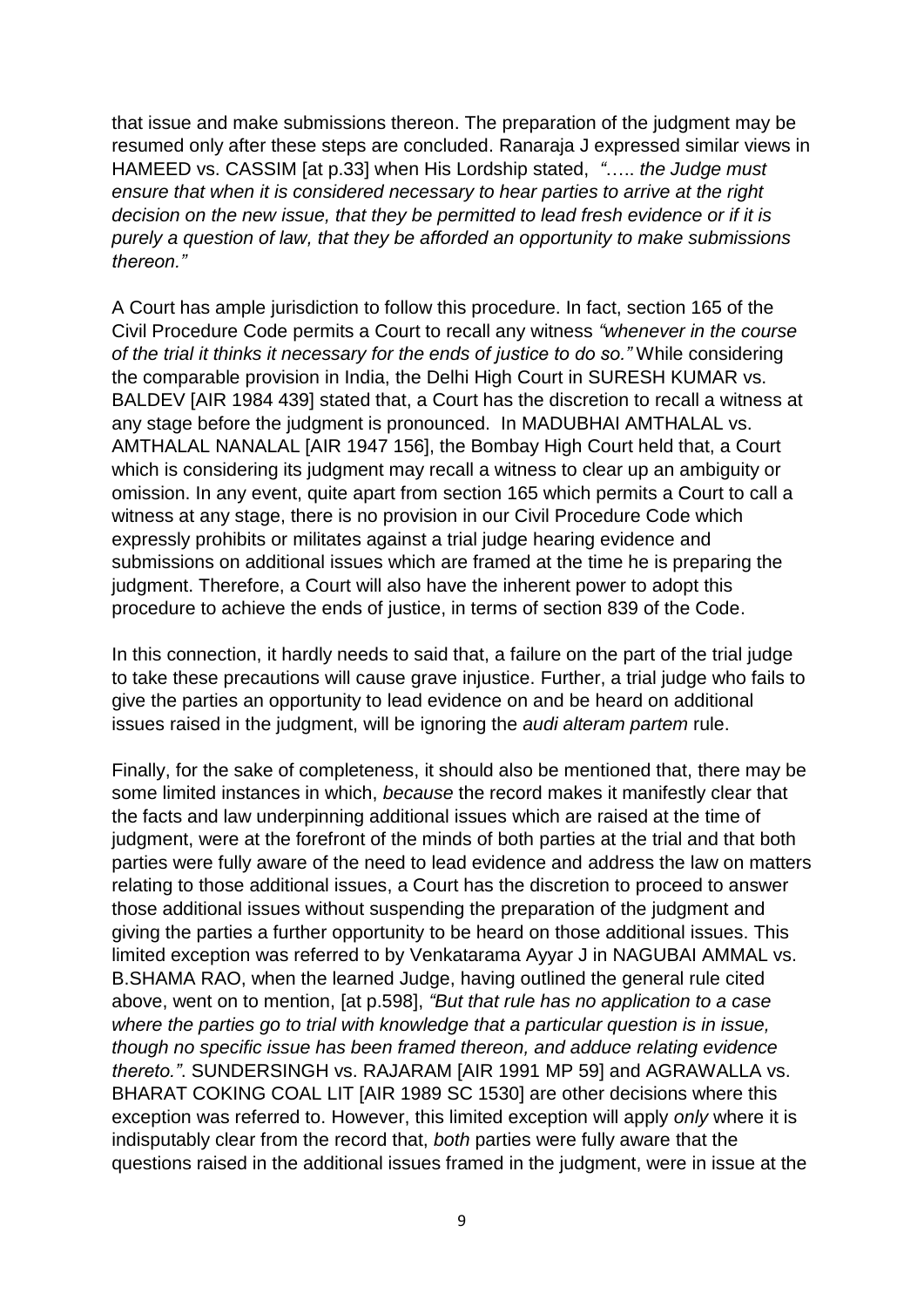trial but the parties have omitted to proceed to frame specific issues thereon. It is fitting to reiterate and emphasise that, the general rule is that parties must be given an opportunity to be heard on additional issues framed at the time of judgment.

When the principles set out above are applied to the present case, it is clear that, the two additional issues framed in the judgment regarding whether the Lease Agreement had been frustrated, were issues of both fact and law. It is also clear from a perusal of the evidence that, a claim that the Lease Agreement had been frustrated had not been expressly put to the plaintiff's witness and had not been expressly made by the 1<sup>st</sup> defendant when he testified. Further, the proceedings establish that, a question whether the Lease Agreement had been frustrated was not specifically raised or considered during the course of the trial before the parties closed their cases and the case was reserved for judgment. Thus, the plaintiff cannot be said to have been aware that a question of whether the Lease Agreement was frustrated, was in issue. This is not a case falling within the limited exception described earlier and referred to by Venkatarama Ayyar J in NAGUBAI AMMAL vs. B.SHAMA RAO.

Despite these circumstances, the learned trial judge has answered the two additional issues on frustration of the Lease Agreement, which were framed by him at the time the judgment was written, *without* giving the parties an opportunity to lead evidence on these two additional issues or to make submissions thereon. That has caused injustice to the plaintiff who, as entitled to, had presented its case guided by the eleven issues framed by the parties at the commencement of the trial, which did not include an issue on whether the Lease Agreement had been frustrated. Further, since a claim that the Lease Agreement had been frustrated had not been raised or considered during the trial, the plaintiff had no cause to think that there would be any issue for determination with regard to whether the Lease Agreement had been frustrated or to lead evidence or make submissions on that question. The plaintiff was entitled to have believed that, the High Court would deliver its judgment in conformity with De Silva CJ's observation in HANAFFI vs. NALLAMA [1998 1 SLR 73 at p.77] that, *"….. once issues are framed, the case which the court has to hear and determine become crystallized in the issues."*.

In these circumstances, the failure of the High Court to give an opportunity to the parties to present evidence and be heard on the two additional issues framed at the stage of writing the judgment, has caused a miscarriage of justice. Therefore, these two additional issue no.s [12] and [13] must be struck out by this Court and, the answers to these two issues, must be set aside.

Although the two additional issues have been struck out by this Court, it is, nevertheless, incumbent on this Court to examine whether there was sufficient evidence to indicate that the Lease Agreement marked "**පැ**2" had been frustrated. This has to be done since, the existence of such evidence may require this case to be sent back to the High Court to determine an issue on frustration of the Lease Agreement, after the parties are given an opportunity to be heard on that issue.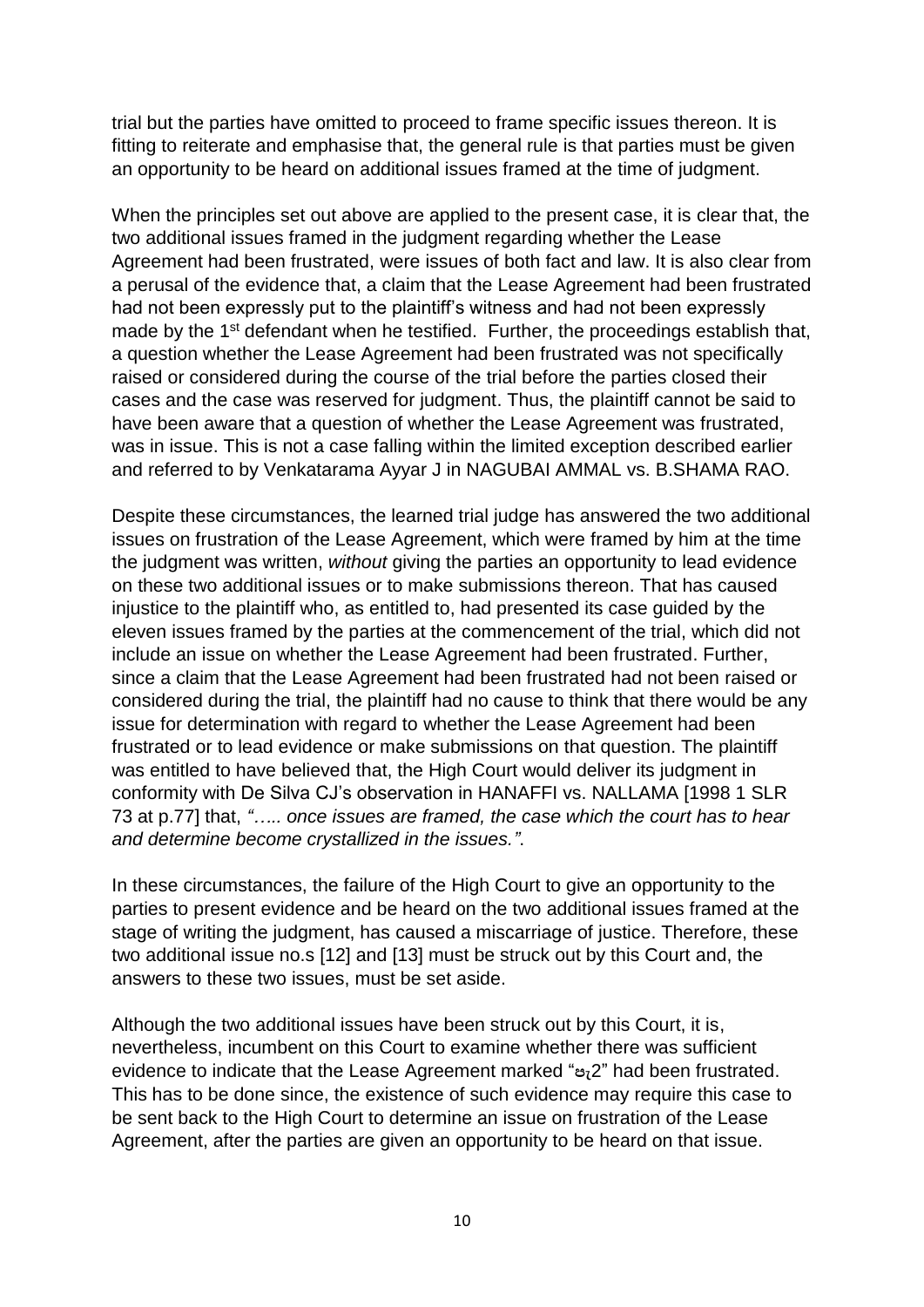In this regard, a perusal of the judgment makes it clear that, the learned trial judge relied heavily on the testimony of the plaintiff's witness at p.19 of the proceedings of 08<sup>th</sup> February 2005, when the High Court reached the conclusion that the chassis and the body of the vehicle had separated. However, a reading of the evidence of the plaintiff's witness shows that, the witness has not admitted that the chassis and the body of the vehicle had separated. Instead, what occurred was that, while this witness was being cross examined by the learned counsel for the defendants, he was shown the letter dated 13th January 1998 marked "**වි2**" written by the defendants and asked whether it states that the chassis and the body of the vehicle has separated while it was being driven. The witness has replied stating that such a claim is made in the letter marked "**වි2**" but, the witness has *not* admitted the truth of that claim - *vide:* the following evidence at p.19 of the proceedings of 08th February 2005 soon after the letter marked "**වි2**", which stated *"At 9.00 a.m. the said bus broke down at Avissawella with the body separating from the chassis with the passenger load luckily no casualties.",* was shown to the plaintiff's witness:

- පු: ඒ ලිපියේ කියා තිබෙනවා මේ කල්බදු පහසුකම් මත ලබා ගත්ත වාහනය ආපසු ගැනීම සම්බන්ධෙ ?
- උ : ඔව්.
- පු: තව දුරටත් කියා තිබෙනවා මේ බස් රථය ධාවනය කරන අවස්ථාවේදී බස් රථයේ බොඩිය සහ චැසිය වෙකට වෙන් වුණා කියලා?
- උ : ඔව්.

This evidence of the plaintiff's witness only establishes that the defendants claimed in "**වි2**" that the chassis and the body of the vehicle had separated while the vehicle was being driven. This evidence does *not* establish the truth of that claim or that the plaintiff admitted that the chassis and the body of the vehicle had separated. With regard to the 1<sup>st</sup> defendant's evidence, apart from making a claim in the aforesaid letter marked "**වි2**" that the chassis and the body of the vehicle had separated and a similar claim when the 1<sup>st</sup> defendant gave evidence, the defendants did not adduce any reliable material to prove that such an incident occurred. Further, in their subsequent letter marked "**වි9**", the defendants have modified the aforesaid claim made in their first letter marked "**වි2**"and have stated *"At about 9.00 a.m. the bus broke down at Avissawella with the body almost separating from the chassis,"* [emphasis added by me]. There is a significant difference between the claim made in "**වි2**" and the claim made in "**වි9**". The inference is that the first claim was exaggerated. Further, in both letters, the defendants say that, *"The bus was brought down to Colombo…."* . This would suggest that the vehicle was capable of being driven back to Colombo or, at worst, being towed back to Colombo. It is highly unlikely that a vehicle which is *"almost separating"* as claimed in "**වි9**", can be driven or even towed on a highway. In these circumstances, it can be reasonably inferred that, the second claim in the letter marked "**වි9**" was also in the nature of an exaggeration. In any event, the defendants have admitted that, the alleged defect they referred to in "**වි2**" was repaired and that, thereafter, the defendants used the vehicle on the Colombo-Badulla route. Thus, in their letter dated 27<sup>th</sup> May 1998 marked "**වි9**", the defendants state, *"After the bus was repaired and handed to me,*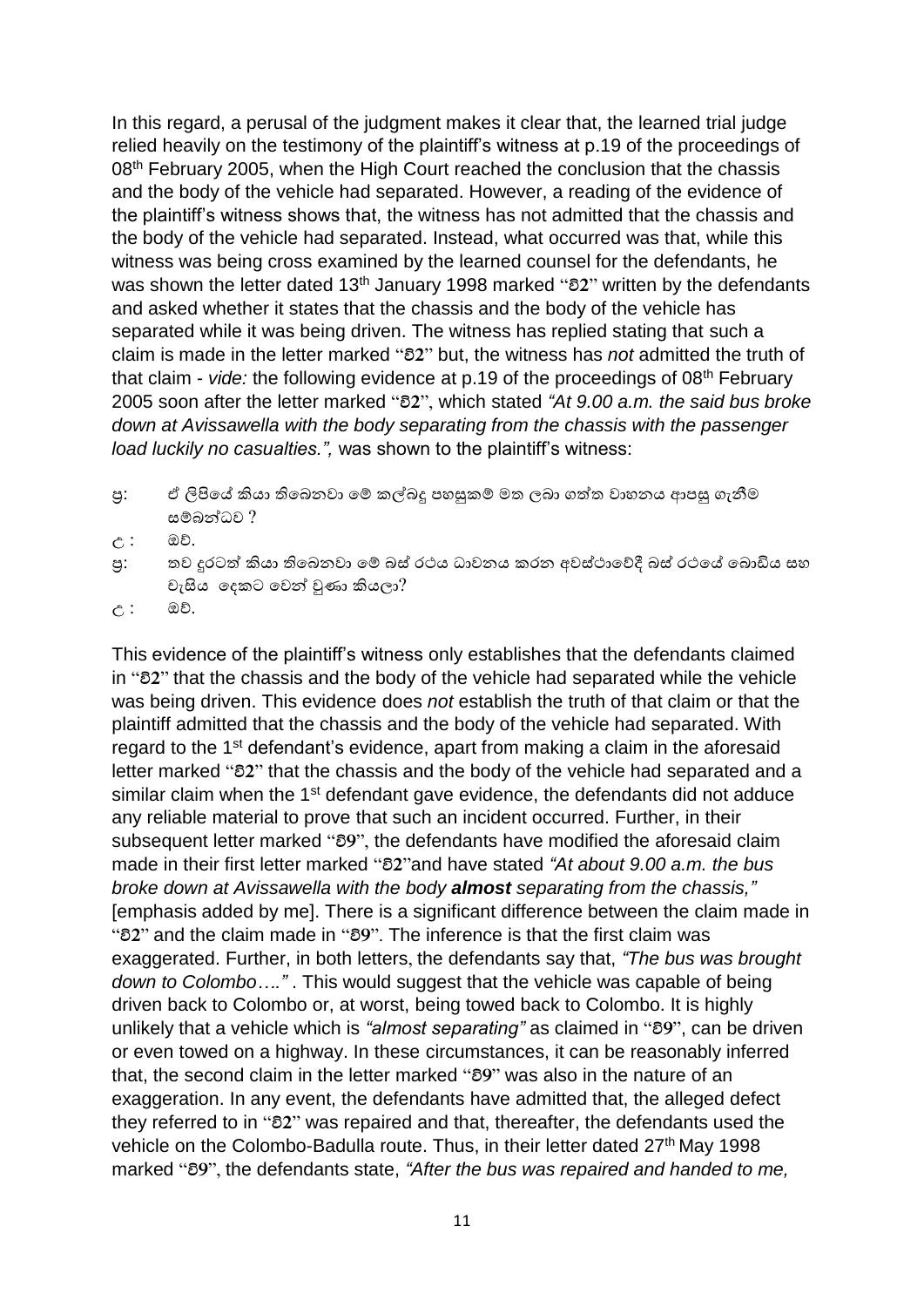*we operated it on the Colombo-Badulla route…..".* Further, if the chassis and the body of the vehicle had, in fact, separated while the vehicle was being driven, the defendants would have had ample evidence such as police entries, the driver's evidence and repair estimates to prove the occurrence of an event of that nature. The inability of the defendants to produce any such evidence, casts substantial doubt on the claim made by them.

For these reasons I am not inclined to place much credence on the defendants' claim that the chassis and the body of the vehicle had separated.

Next, it is useful to examine the letters marked "**වි1**" to "**වි11**" produced by the defendants. These letters have been marked and produced out of their chronological order. The result of this stratagem is that these letters do not present a clear picture at first glance. Perhaps, that was inadvertent. On the other hand, it may smack of a deliberate ploy to create a measure of confusion. Either way, an examination of these letters marked "**වි1**" to "**වි11**" in the order in which they were written, reveals the history of this transaction.

When these letters are looked at in chronological order, it is seen that the defendants had paid the first monthly rental in December 1997. Thereafter, the vehicle broke down in Avissawella on 11th January 1998 and was returned to the manufacturer for repairs. The defendants then wrote their letter dated 13<sup>th</sup> January 1998 marked "**වි2**", asking the plaintiff to give them an extension of time to pay the second monthly rental. Thereafter, by their letter dated 16<sup>th</sup> February 1998 marked "**වි6**", defendants requested the plaintiff to reschedule the payment of the monthly rentals since the defendants claimed that the vehicle was not fit to ply the Colombo-Badulla route and had to be, instead, used on short distance routes. Next, by their letter dated 02nd March 1998 marked "**වි3**", the defendants have stated that the vehicle needs extensive repairs and have offered to return the vehicle to the plaintiff. The plaintiff has replied by its letter marked "**වි1**" [the date is not legible] and letter dated 06th March 1998 marked "**වි7**", inviting the defendants to a discussion with regard to the defendants' request. After that discussion, the defendants have written their letters dated 25th March 1998 and 27th May 1998 marked "**වි8**" and "**වි9**" stating that they had handed over the vehicle to the manufacturer on 23<sup>rd</sup> March 1998 and requested the plaintiff to make a new vehicle available to the defendants, but that a new vehicle has not been provided.

This evidence establishes that, prior to the defendants handing over the vehicle to the manufacturer on 23rd March 1998, the defendants were using the vehicle. Thus, the defendants' letter dated 02nd March 1998 marked "**වි3**" reveals that the defendants were plying the vehicle on the Chilaw-Kurunegala route while the defendants' letters dated 16th February 1998 and 25th March 1998 marked "**වි6**" and "**වි8**" state that the defendants had been plying the vehicle on *"short distance routes"*.

After the defendants handed the vehicle to the manufacturer on 23rd March 1998, the manufacturer completed the repairs to the vehicle and wrote its letter dated 01<sup>st</sup>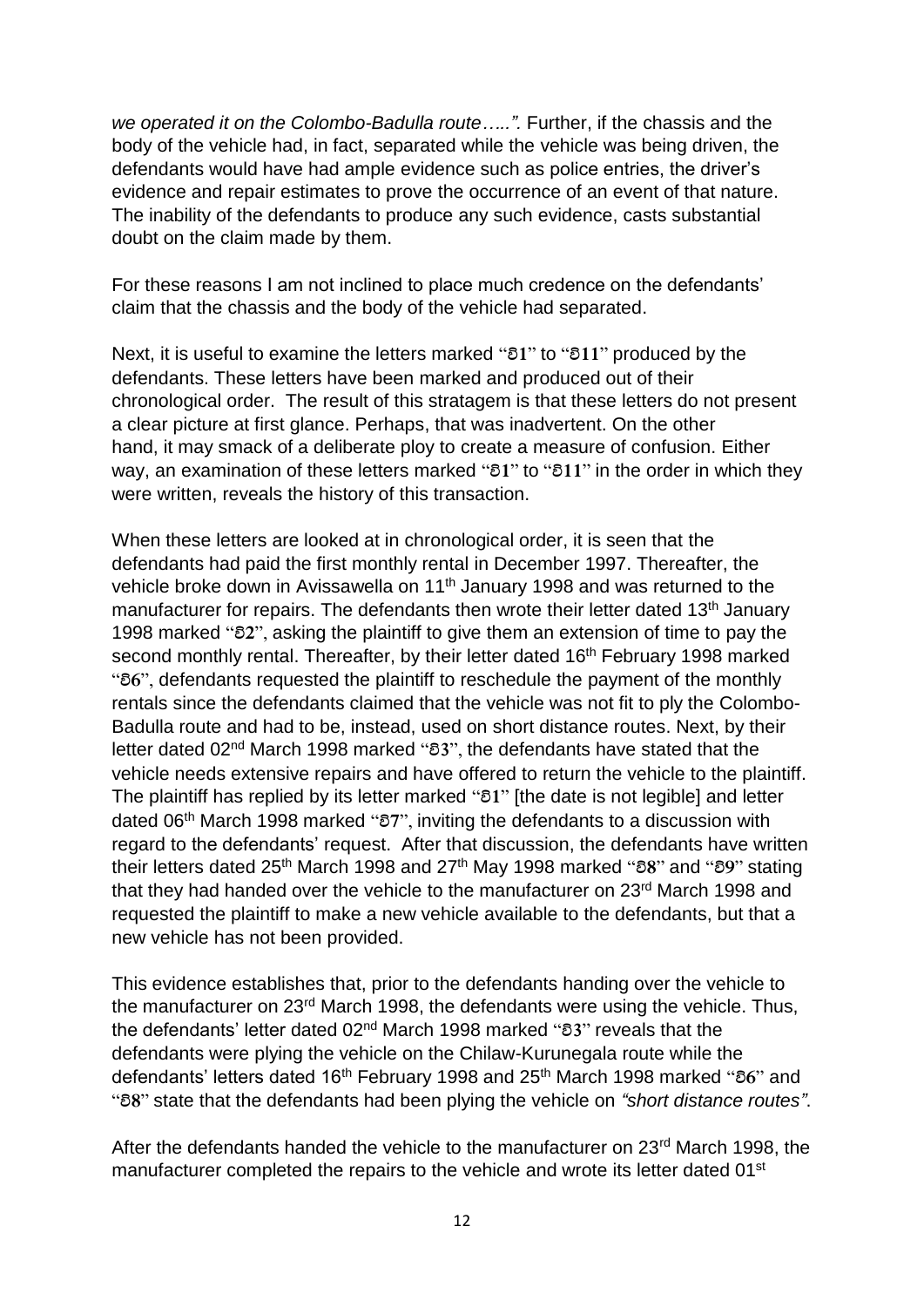July 1998 marked "**වි10**" to the defendants, notifying that the vehicle had been repaired and is now *"in very good running condition"* and requesting the defendants to collect the vehicle. It is apparent from the evidence that, the defendants took delivery of the repaired vehicle. In this connection, the 1<sup>st</sup> defendant has stated  $\degree$ ඉන්පසුව බස් රථය ලැබුන අවස්ථාවේ  $1998.07.27$  වැනි දින අපේ බස් රථය බාර ෙත්වත්." The reasonable assumption is that the defendants commenced using the vehicle after that. The defendants have not led any evidence to the contrary.

However, the defendants have not paid a single monthly rental after they paid the first rental in December 1997. It was in these circumstances that, the plaintiff sent the Letter of Termination dated 17th August 1998 marked "**පැ**4" terminating the Lease Agreement and demanding payment of the monies due thereunder. The defendants replied by their letter dated 29th August 1998 marked "**වි11**" denying liability to pay any monies to the plaintiff. Later, there was a further discussion between the parties after which the plaintiff wrote its letter dated 13<sup>th</sup> October 1998 marked "**වි4**" stating that, the plaintiff will release the defendants from all liabilities under the Lease Agreement if the defendants returned the vehicle. The defendants then wrote their letter dated 15th October 1998 marked "**වි5**" addressed to the manufacturer and copied to the plaintiff, stating that the defendants would hand over the vehicle to the manufacturer.

But, the defendants did not return the vehicle. Thus, the defendants chose not to make use of the plaintiff's offer, made in "**වි4**", to release the defendants from their liabilities under the Lease Agreement provided the defendants hand over the vehicle. Instead, the defendants chose to continue to use the vehicle after it was repaired and handed over to them on  $27<sup>th</sup>$  July 1998.

It was in these circumstances and long after the plaintiff terminated the Lease Agreement on 17<sup>th</sup> August 1998 by the letter marked " $\epsilon$ <sup>2</sup>" that, the plaintiff repossessed the vehicle in March 1999 and instituted this action for the recovery of the balance monies due under the Lease Agreement.

Next, to consider the defects in the vehicle, the letters written by the defendants refer to the vehicle breaking down on 11<sup>th</sup> January 1998 after which is was repaired and returned to the defendants. The letters also refer to defects in the lights, the front and rear windscreens not being properly fixed, repairs to the front hub, oil leaks, and defects in the front shock absorbers. These are all defects which can be repaired. As mentioned earlier, the evidence is that, these defects were repaired and the vehicle was handed back to the defendants on 27<sup>th</sup> July 1998. The evidence indicates that the defendants continued to use the vehicle after that. In these circumstances, it is not possible to reasonably conclude that, the defects in the vehicle rendered the vehicle unusable.

Weeramantry [Law of Contract, para 791] commenting on instances where a contract may be frustrated by the destruction or damage to the subject matter of the contract, states, *"For this purpose, it is not necessary that there should be a total or*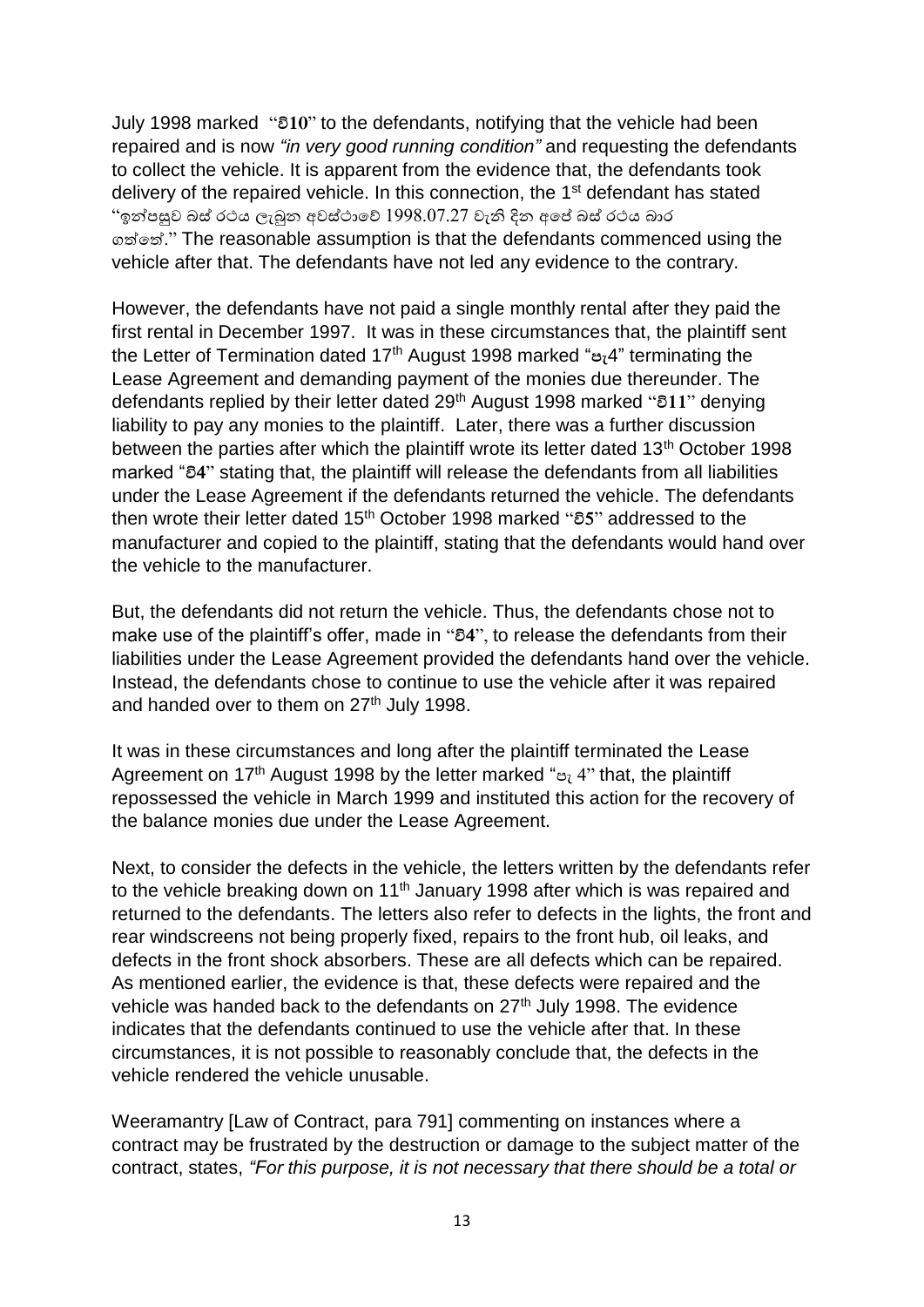*complete destruction of subject matter of the contract. It is sufficient, if the subject matter is affected in such a way that the main purpose of the contract is defeated or cannot be performed. Thus even where there is an impairment or destruction not of the entirety but of some attribute or quality which is essential to the particular contract, the contract is discharged in the same way for the reason that performance is impossible."*.

When this principle is applied to the present case, it has to be kept in mind that, the contract between the plaintiff and the defendants was nothing more than a contract by which the plaintiff leased the vehicle to the  $1<sup>st</sup>$  and  $2<sup>nd</sup>$  defendants subject to the *"terms, covenants and conditions"* set out in the Lease Agreement. The vehicle was the subject matter of the contract. The evidence establishes that, the defects in the vehicle were repaired and the vehicle [*ie:* the subject matter of the contract] was usable. In fact, the defendants themselves have said that they were using the vehicle on the Chilaw-Kurunegala route and *"short distance routes"*. The Lease Agreement did not contain any term or condition specifying a specific route that the vehicle was required to ply on or make it a condition of the Lease Agreement that the vehicle must be able to ply the Colombo-Badulla route. Thus, evidence establishes the subject matter of the contract [*ie:* the vehicle] was not affected in a manner which prevented the performance of the Lease Agreement. Accordingly, upon an application of the principle set out by Weeramantry, the Lease Agreement cannot be considered to have been frustrated.

The learned trial judge appears to have also taken the view that, the plaintiff's letter dated 13th October 1998 marked "**වි4**" establishes that, the plaintiff was willing to take the vehicle back because the plaintiff had recognized that defects in the vehicle made it unusable. However, with great respect to the learned judge, I am unable to agree that such a conclusion can be correctly drawn. This letter was written after the Lease Agreement was terminated and before the plaintiff repossessed the vehicle. By this letter, the plaintiff has only stated that, if the defendants hand over the vehicle, the plaintiff will release the defendants from their liability to pay the balance monies payable under the Lease Agreement, which had been demanded by the Letter of Termination marked "**පැ**4". The plaintiff has gone to specify in "**වි4**" that the monies paid till then by the defendants, will not be refunded. Thus, in the light of the history of this transaction, it is clear that "**වි4**" is a letter by which the plaintiff offered a concession to the defendants in terms of which the plaintiff offered to release the defendants from their liability to pay the balance monies payable under the Lease Agreement provided the defendants return the vehicle as demanded the Letter of Termination marked "**පැ**4". Presumably, *if* the defendants had returned the vehicle as requested by "**වි4**", the plaintiff could have sold the vehicle and recovered all or most of the balance monies which were then due under the Lease Agreement. However, as stated earlier, the defendants did not make use of this concession offered by the plaintiff and did not return the vehicle. Thus, the letter marked "**වි4**" cannot be regarded as evidence that the plaintiff had recognised that the contract was frustrated.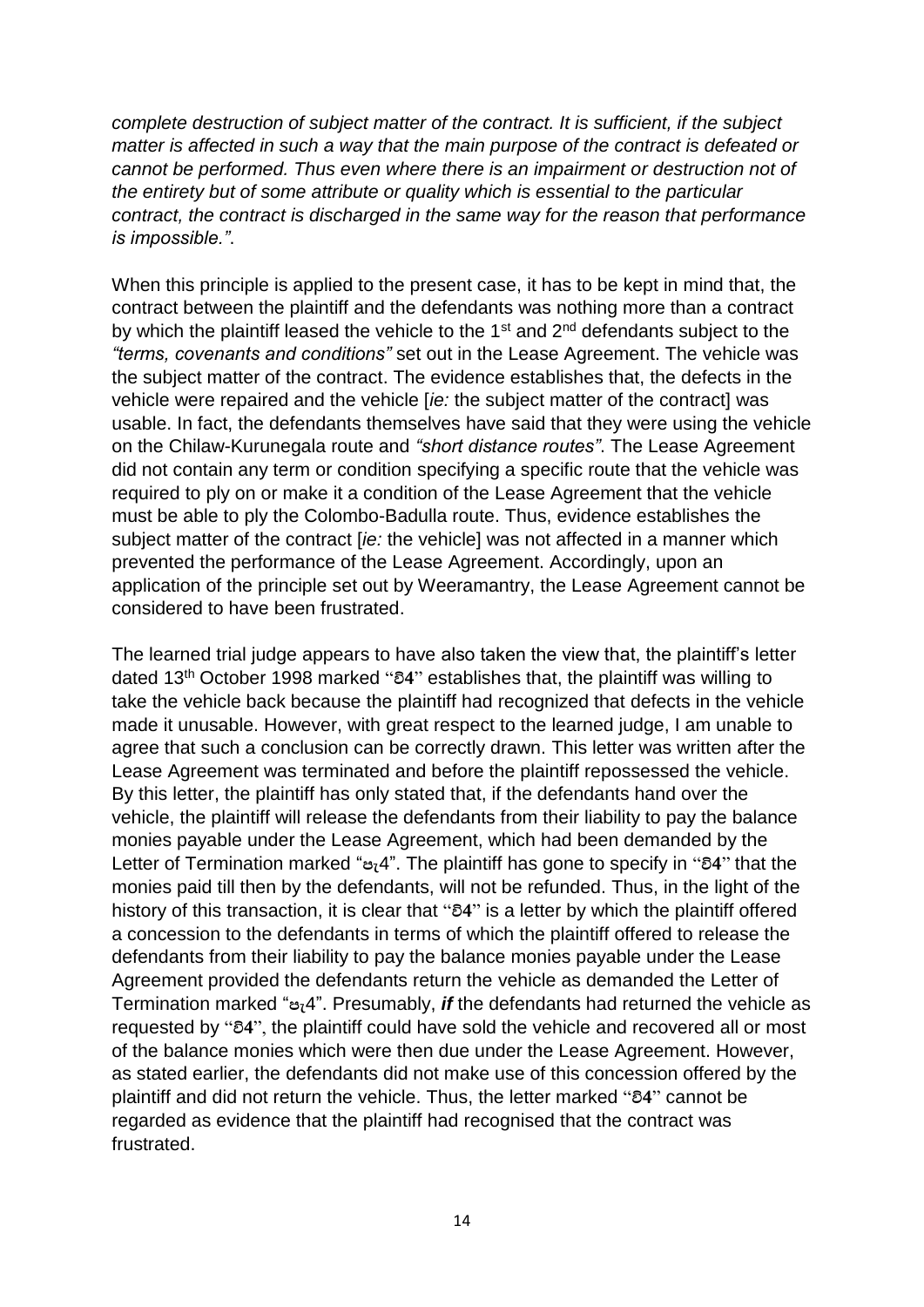Further, it is necessary to mention the established principle that, where parties to a contract make an express provision with regard to the party who is to bear the risk of the occurrence of a specified event, the occurrence of that event will not result in the frustration of the contract, unless there is supervening illegality. Thus, Weeramantry [Law of Contract, para 793] states, *"The parties are at liberty to make express provision in the contract for allocating the risk of unforeseen events. Where such provision is made, the risk of unforeseen events will be borne by the party who undertakes it in terms of the contract, and the contract is not deemed frustrated by the happening of the event expressly provided for."*.

When the Lease Agreement marked "**පැ**2" is examined in the light of this principle, it is seen that, Clause 3 of the Lease Agreement specifies that, the defendants shall be responsible *"for the selection of the Supplier"* of the vehicle *"and all other matters on connection with the obtaining and use of"* of the vehicle [which the defendants requested the plaintiff to purchase and then lease to the defendants under the Lease Agreement]. In fact, when he gave evidence, the 1<sup>st</sup> defendant admitted that he chose the vehicle after examining it. Thereafter, Clause 4.1 of the Lease Agreement, places the onus on the defendants to *"inspect"* the vehicle before issuing the Acceptance Receipt. The 1<sup>st</sup> defendant has signed the Acceptance Receipt marked "**පැ**3" by which he stated, *inter alia,* that, the defendants acknowledged receipt of the vehicle *"in good order and condition"*. Clause 4.2 stipulates that, in the event of the defendants issuing an Acceptance Receipt, that document would be conclusive evidence that the defendants have examined the vehicle and *"found it to be complete and satisfactory and fit for such purpose for which it may be required."*. Clause 4.2 goes on to make it clear that, the defendants agreed that the plaintiff is not liable for any defect or fault in the vehicle. Clause 5 further states that the defendants agrees that, the plaintiff does *not* lease the vehicle *"….. subject to any condition or warranty express, implied or statutory which are hereby expressly excluded and extinguished….."* and that, the plaintiff *"makes no representation with regard to the quality or fitness"* of the vehicle*.* Next, by Clause 6 (a), the defendants have agreed that, the defendants are responsible for maintaining the vehicle in good repair and proper working condition and that the defendants are responsible for any *"damage thereto howsoever occasioned (including fair wear and tear).".* Clause 6 (a) also stipulates that, any loss or damage to the vehicle shall *not* impair the defendants' obligations and liabilities under the Lease Agreement and that the defendants' obligations and liabilities under the Lease Agreement *"shall continue in full force and effect"* notwithstanding any damage to the vehicle. Clause 8.1 states that, the defendants *" ….. shall bear the entire risk of loss or damage to the equipment or any part thereof from whatsoever cause arising (including wear and tear)"*.

Thus, by these contractual provisions, the defendants have not only acknowledged the fact that they chose the vehicle but have agreed that the plaintiff is not liable for any defect or shortcoming with regard to the quality of that vehicle or its fitness for use that may later become apparent. The defendants have agreed to bear the risk of any such defects or shortcomings with regard to the quality of the vehicle or its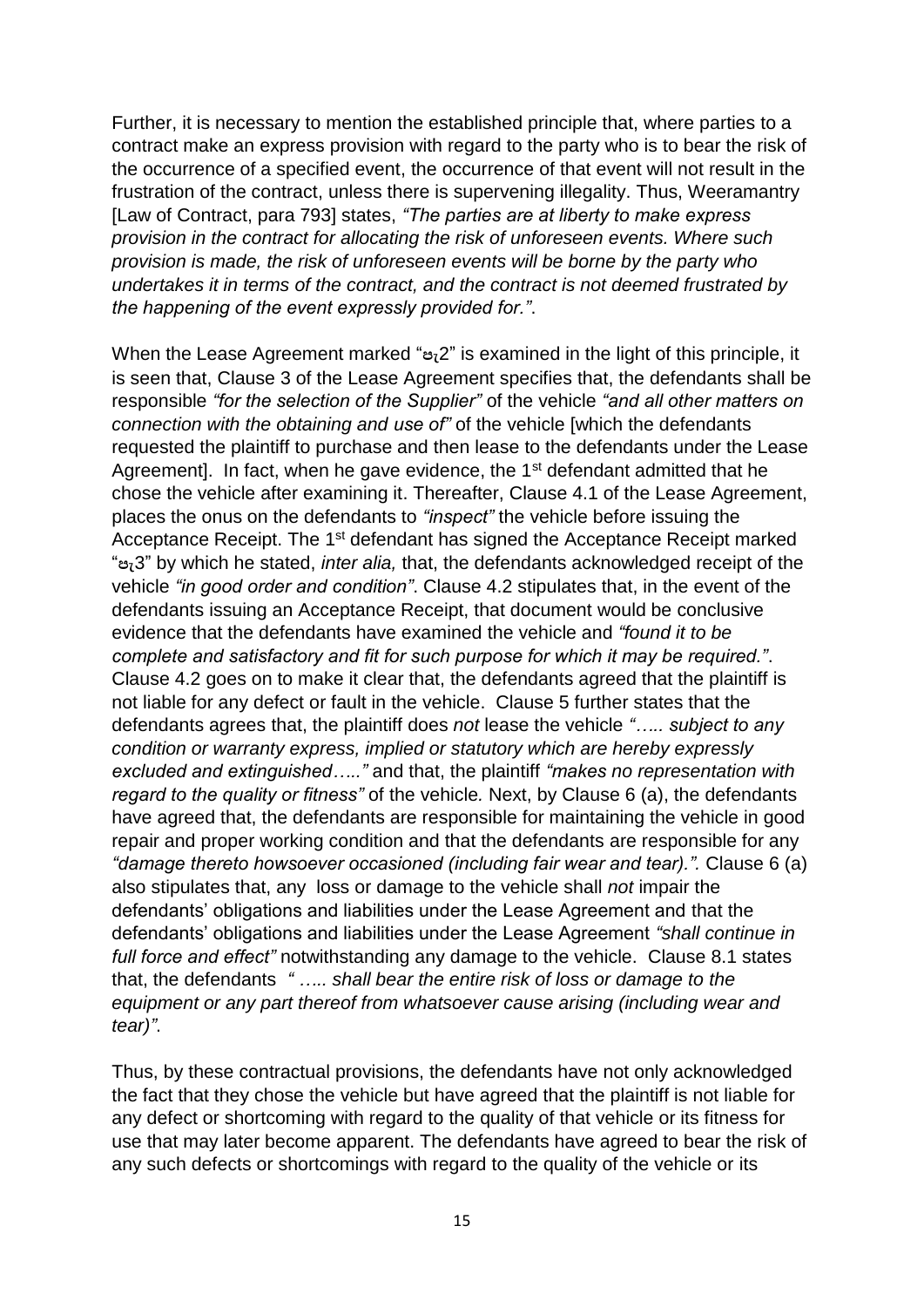fitness for use. The defendants have also agreed that, any defects in the vehicle will not affect their liability under the Lease Agreement.

To sum up, the evidence referred to above does not suggest that the Lease Agreement marked "**පැ**2" was frustrated. Further, the principle of law referred to above precludes the defendants from raising a defence of frustration of the Lease Agreement on the basis of alleged defects in the vehicle. Therefore, there is no need for this case to be sent back to the High Court for determination of an issue as to whether the Lease Agreement marked "**පැ**2" was frustrated. Further, for purposes of record, I hold that, the learned trial judge erred when he answered the two additional issue no.s [12] and [13] in the affirmative.

With regard to the other issues before the High Court, the learned trial judge has correctly answered, in the plaintiff's favour, the plaintiff's issues with regard to whether the 1<sup>st</sup> and 2<sup>nd</sup> defendants were bound by the Lease Agreement, whether the 1<sup>st</sup> and 2<sup>nd</sup> defendants had failed to pay the monthly rentals and whether the plaintiff has terminated the Lease Agreement.

Next, with regard to the amount claimed by the plaintiff and set out in the Statement of Account marked "**පැ**7" and the defendants' issues alleging that this amount was incorrect, the learned trial judge was of the view that the plaintiff had satisfactorily explained the amounts set out in the Statement of Account marked "**පැ**7" and that there was no reason why the Court should not accept the evidence of the plaintiff's witness in this regard. Accordingly, he answered the defendants' issue in the negative.

However, since the judgment of the High Court states that, the amount claimed by the plaintiff was not closely examined because the High Court had held that the Lease Agreement was frustrated, it is necessary to examine whether the plaintiff is entitled to recover the sum prayed for in the plaint. When the Statement of Account marked "**පැ**7" is scrutinised, it is seen that, although the plaintiff's witness stated in his evidence that the plaintiff repossessed the vehicle in 1999, the plaintiff has not given credit for the value of the vehicle in the Statement of Account. In the absence of any claim by the plaintiff to the contrary, it is fair to assume that, in the ordinary course of business, the plaintiff has sold the vehicle after it was repossessed. The plaintiff's reticence to reveal the sum received upon the sale, leads me to consider it reasonable to assume that the plaintiff would have received a sum of Rs.1,458,000/ which is the *"Stipulated Loss Value"* of 90% of the *"Cost of Equipment"* of Rs.1.620,000/- as mentioned in the Statement of Account marked "**පැ**7" read with the Item (9) of the Schedule to the Lease Agreement marked "**පැ**2".

Therefore, this sum of Rs.1,458,000/- has to be deducted from the sum of Rs.2,770,022/- which the Statement of Account marked "**පැ**7" states is the sum due under the Lease Agreement as at 18<sup>th</sup> August 1998. The net sum due will then be Rs.1,312,022/-. In terms of the contract, the plaintiff is entitled to recover interest on this sum at 23.725% *per annum* from 18th August 1998 onwards. However, it is seen